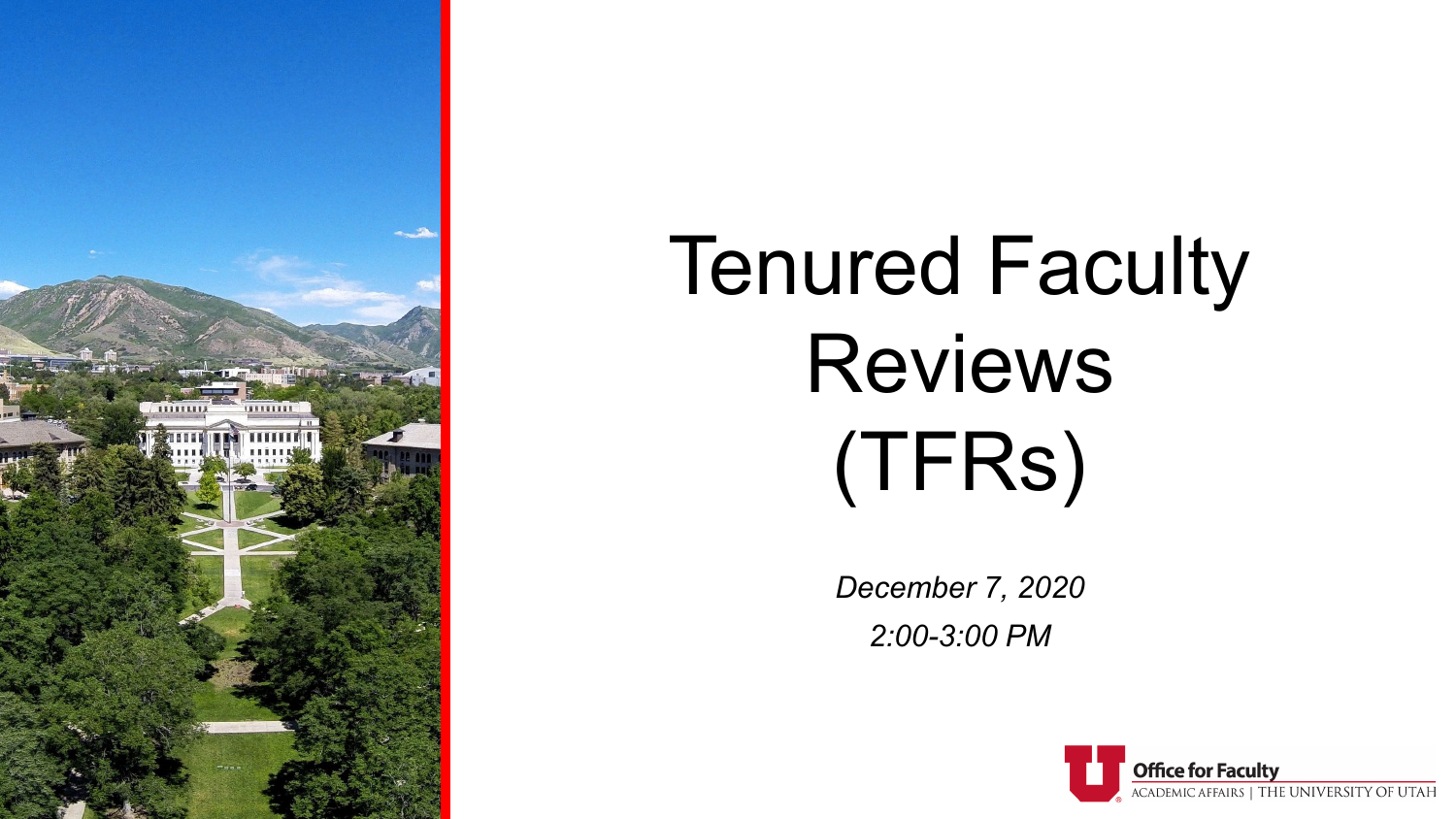**Introductions** 2:00-2:10

TFR Purpose 2:10-2:15

TFR Process 2:15-2:25 Notifications The File Report Contents Report Approval Difficult Cases

Agendas & Personal Statements 2:25-2:30

Break Outs 2:30-2:40

Reflection 2:40-2:50

Wrap Up 2:50-3:00

### Introductions

Name, Department, and then Two Words:

- 1. One for how you're doing today.
- 2. One for what you think of when I say "TFR."

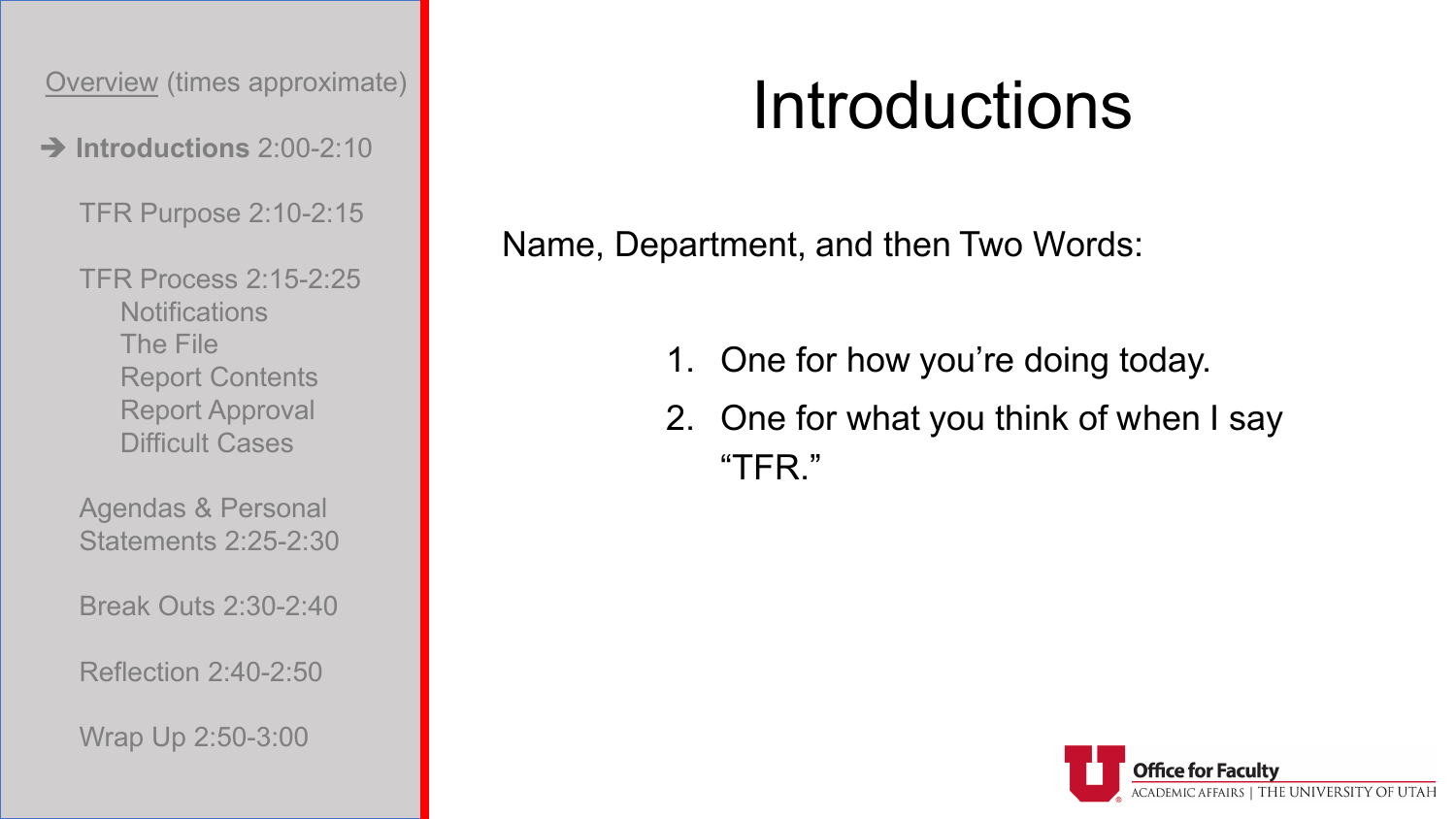Introductions 2:00-2:10

**→ TFR Purpose 2:10-2:15** 

TFR Process 2:15-2:25 **Notifications** The File Report Contents Report Approval Difficult Cases

Agendas & Personal Statements 2:25-2:30

Break Outs 2:30-2:40

Reflection 2:40-2:50

Wrap Up 2:50-3:00

### TFR Purpose

#### PLEASURABLE REASONS TO DO TFRs

- Ensure faculty are familiar with each other's work
- Provide support and recognition to our fabulous faculty members

#### LESS PLEASURABLE (for most) REASONS TO DO **TFRs**

- Maintain University, College, and Department standards
- Prod faculty members to fulfill their responsibilities in research, teaching, and service *(Few faculty members need this proding)*
	- Ideally, this is done in a *kind*, but also *clear* and *unflinching* way
- Comply with State Regulations

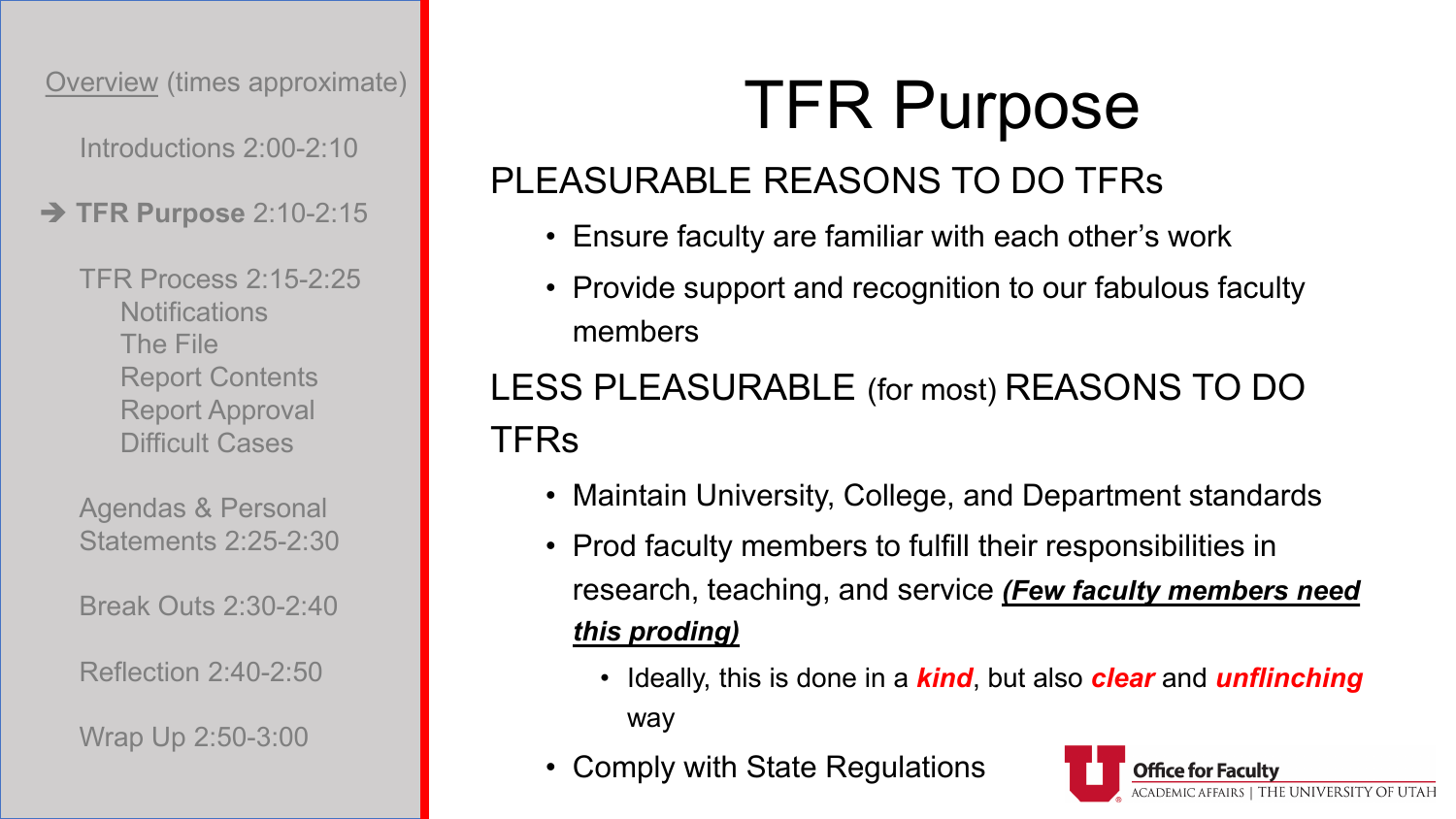Introductions 2:00-2:10

TFR Purpose 2:10-2:15

TFR Process 2:15-2:25 **→ Notifications** The File Report Contents Report Approval Difficult Cases

Agendas & Personal Statements 2:25-2:30

Break Outs 2:30-2:40

Reflection 2:40-2:50

Wrap Up 2:50-3:00

### TFR Process Policy 6-321 & Template

#### NOTIFICATIONS SENT TO:

- Faculty and staff that they may submit signed written statements
- Shared-appointment unit of when their letter/report due

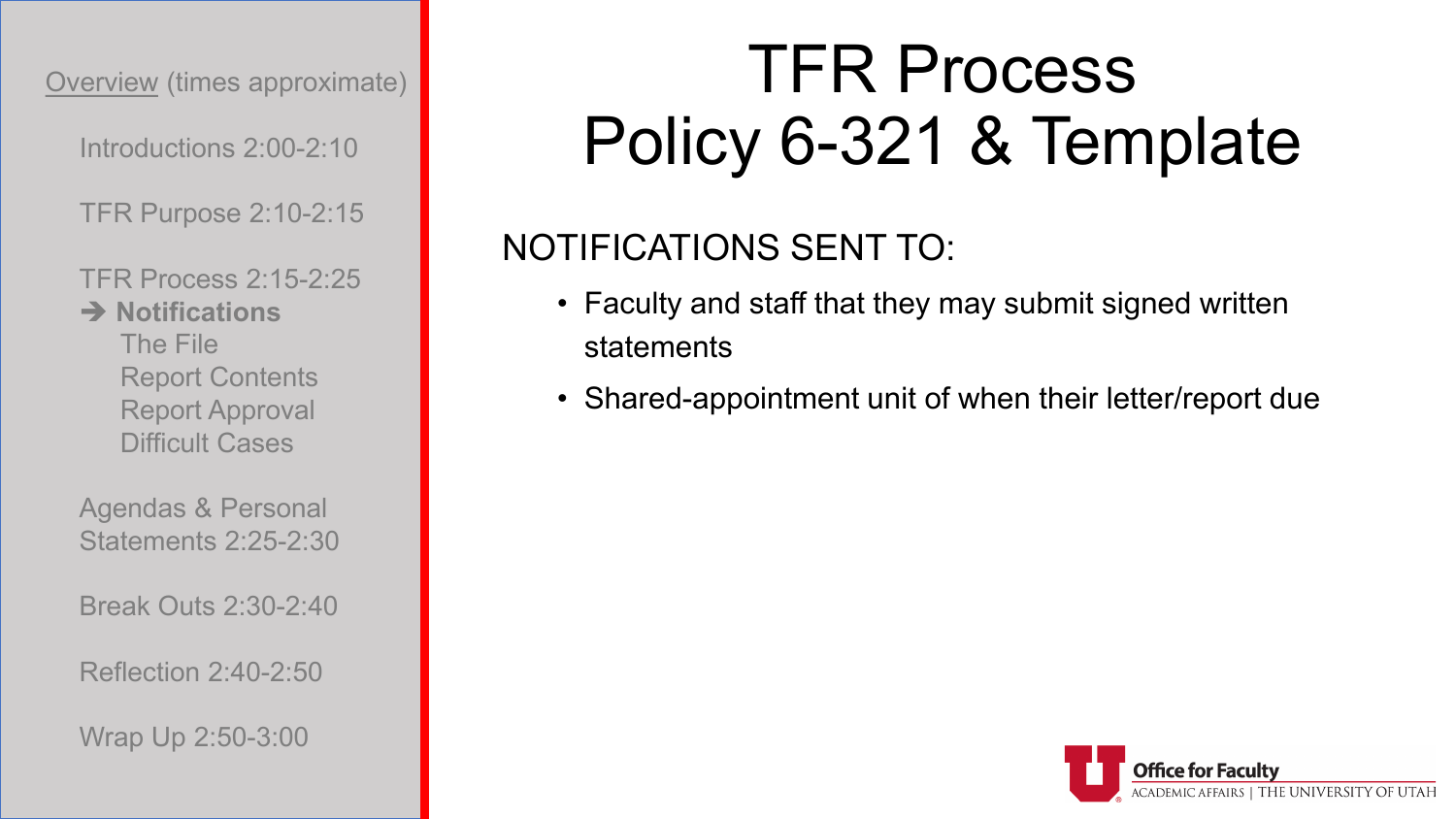Introductions 2:00-2:10

TFR Purpose 2:10-2:15

TFR Process 2:15-2:25 **Notifications** 

**→ The File** Report Contents Report Approval Difficult Cases

Agendas & Personal Statements 2:25-2:30

Break Outs 2:30-2:40

Reflection 2:40-2:50

Wrap Up 2:50-3:00

### TFR Process Policy 6-321 & Template MINIMUM FILE CONTENTS

• **CV**

- **Personal Statement** [we'll come back to this]
- Course Evaluations (for five years)
- Second Teaching Assessment
- Prior Reports (TFR or RPT, as appropriate)
- Evidence of Faculty Responsibility (e.g., Letter of Reprimand) (rare)

#### STRONGLY RECOMMENDED FILE CONTENTS

- Written Summary from Department Chair
- Research Samples/Public Seminar (e.g., College of Science)

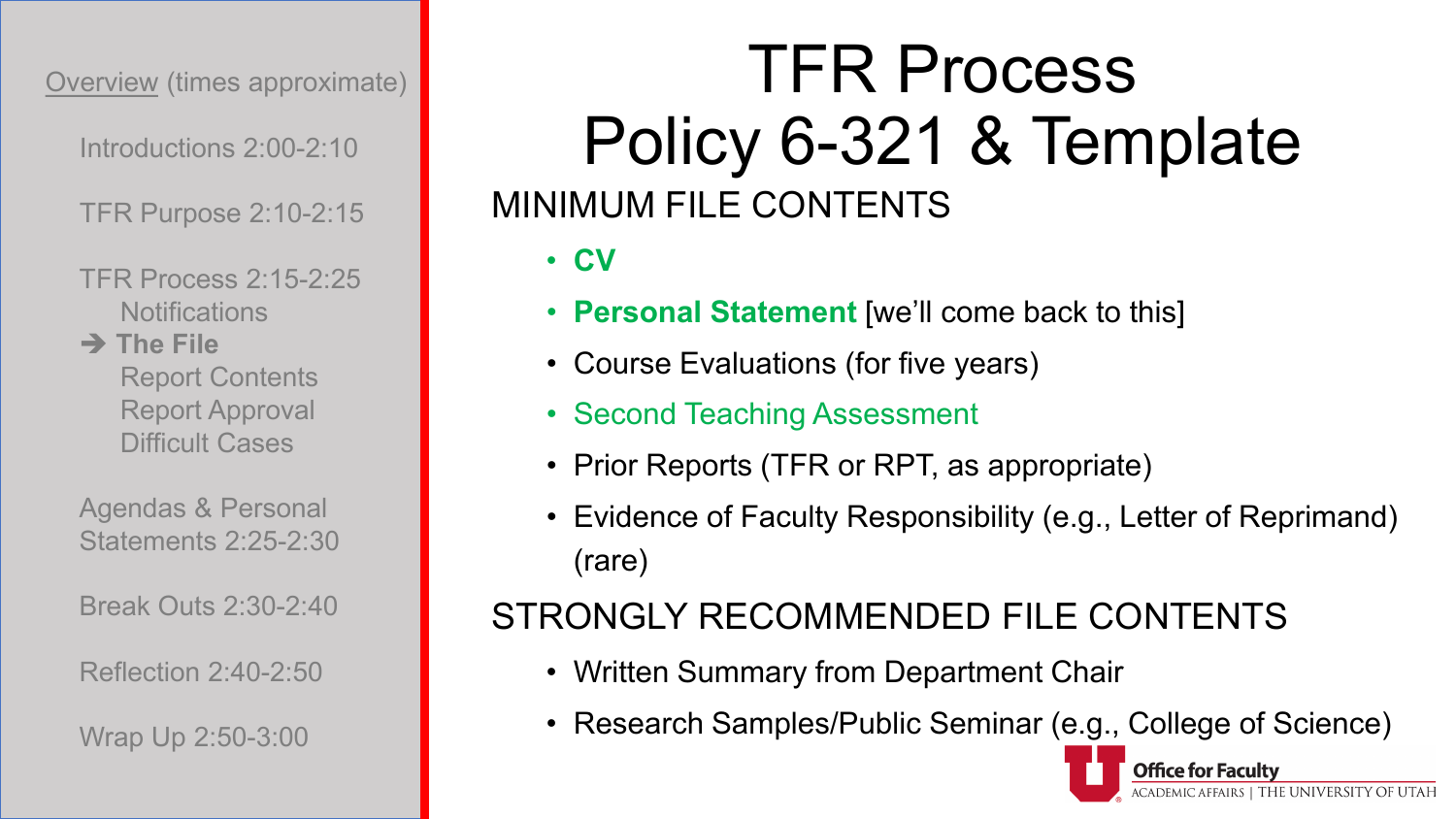Introductions 2:00-2:10

TFR Purpose 2:10-2:15

TFR Process 2:15-2:25 **Notifications** The File

**→ Report Contents** Report Approval Difficult Cases

Agendas & Personal Statements 2:25-2:30

Break Outs 2:30-2:40

Reflection 2:40-2:50

Wrap Up 2:50-3:00

### TFR Process Policy 6-321 & Template

#### REPORT CONTENTS

- Accomplishments and commendations
- 2. Opportunities for further improvement
	- Strategies and recommendations
	- May include timeline for follow up reviews
- 3. Clear statement of whether reviewed faculty member is meeting standards for a tenured faculty member

• *Yes or No?*

#### EVIDENCE FOR FINDINGS/RECOMMENDATIONS

• *May ONLY be drawn from the file*

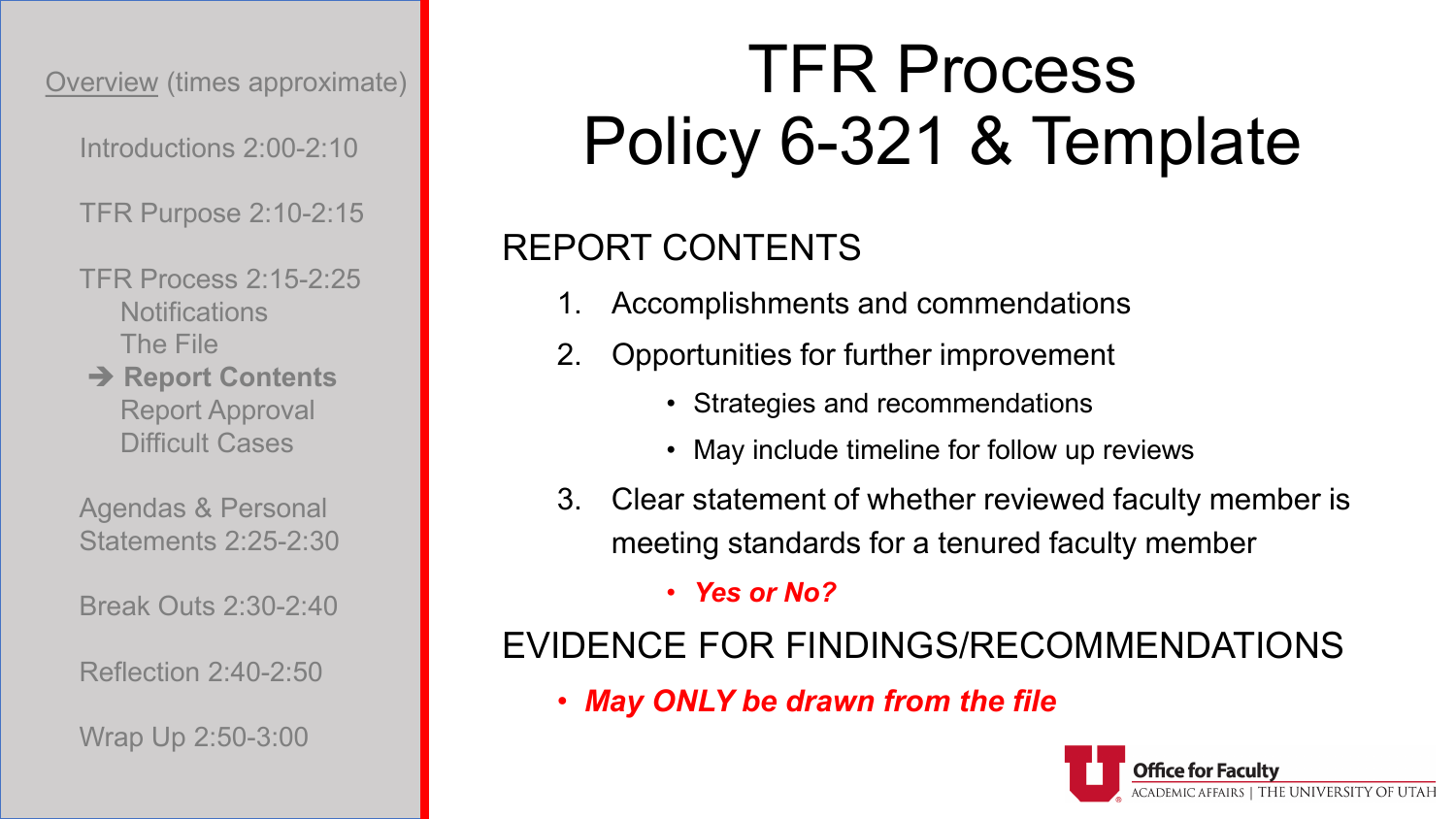Introductions 2:00-2:10

TFR Purpose 2:10-2:15

TFR Process 2:15-2:25 **Notifications** The File Report Contents

**Report Approval** Difficult Cases

Agendas & Personal Statements 2:25-2:30

Break Outs 2:30-2:40

Reflection 2:40-2:50

Wrap Up 2:50-3:00

### TFR Process Policy 6-321 & Template

#### REPORT APPROVAL

- By majority vote of TFR Committee
- **Reviewed Faculty Member**, Department Chair, and/or Dean may disagree with the Report and request UPTAC Review
- UPTAC reviews entire file (Policies 6-304, 6-321)
	- *Did TFR Committee reasonably apply standards, criteria, and procedures?*
	- *Are the findings and recommendations supported by evidence?*
- If UPTAC answers "yes," the report is final.
- If UPTAC answers "no" to either question, TFR Committee revises report and resubmits to UPTAC for approval.

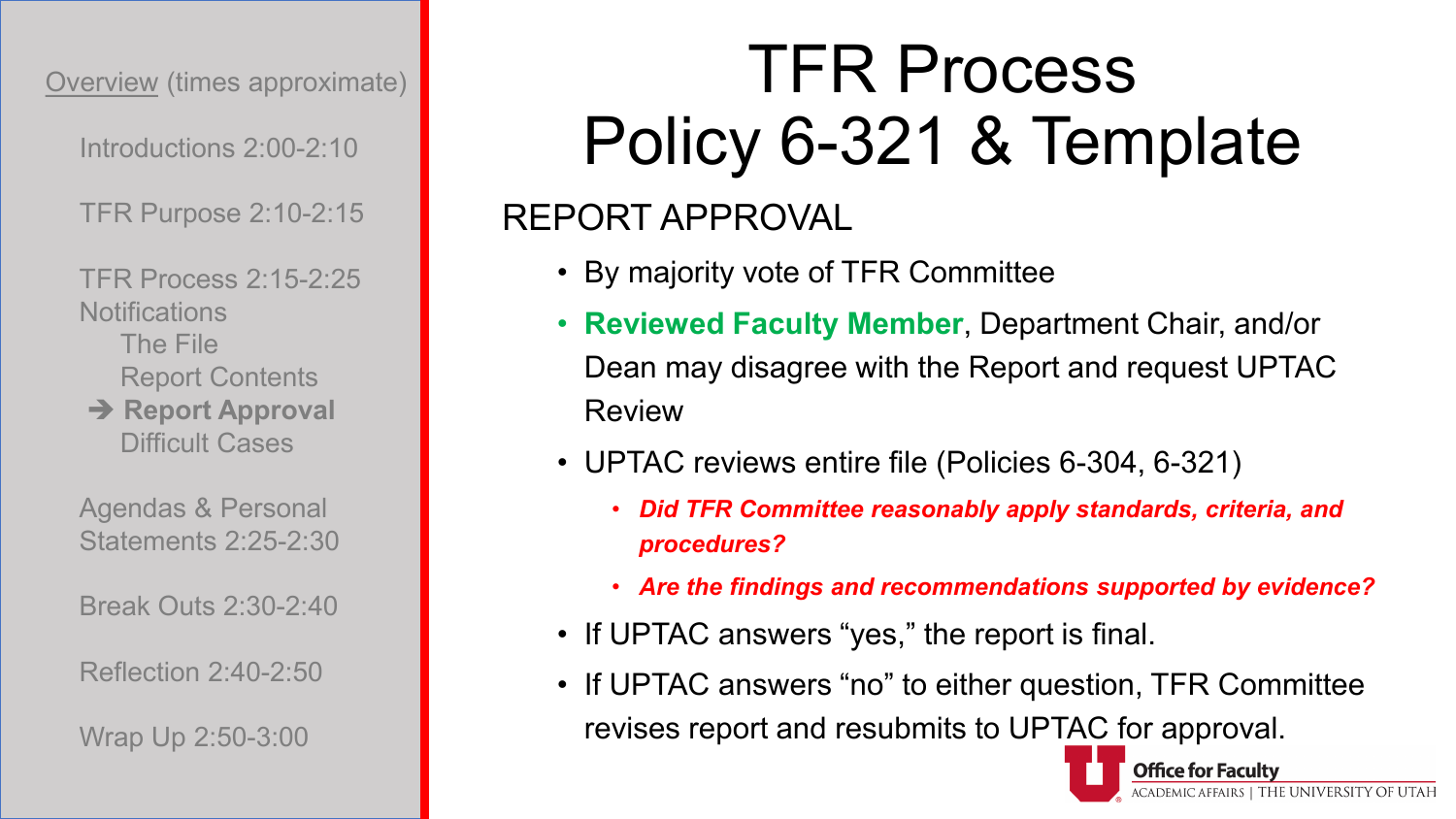Introductions 2:00-2:10

TFR Purpose 2:10-2:15

TFR Process 2:15-2:25 **Notifications** The File Report Contents Report Approval **→ Difficult Cases** 

Agendas & Personal Statements 2:25-2:30

Break Outs 2:30-2:40

Reflection 2:40-2:50

Wrap Up 2:50-3:00

### The *Few* Difficult Cases

#### FINDING

- *Faculty member is not meeting standards* for tenured member of the faculty
	- "The department chairperson, together with a review committee, shall consult with the reviewed faculty member and develop *strategies*, *timelines* (including those for followup reviews), and *recommendations* for improvement" (Policy 6-321)

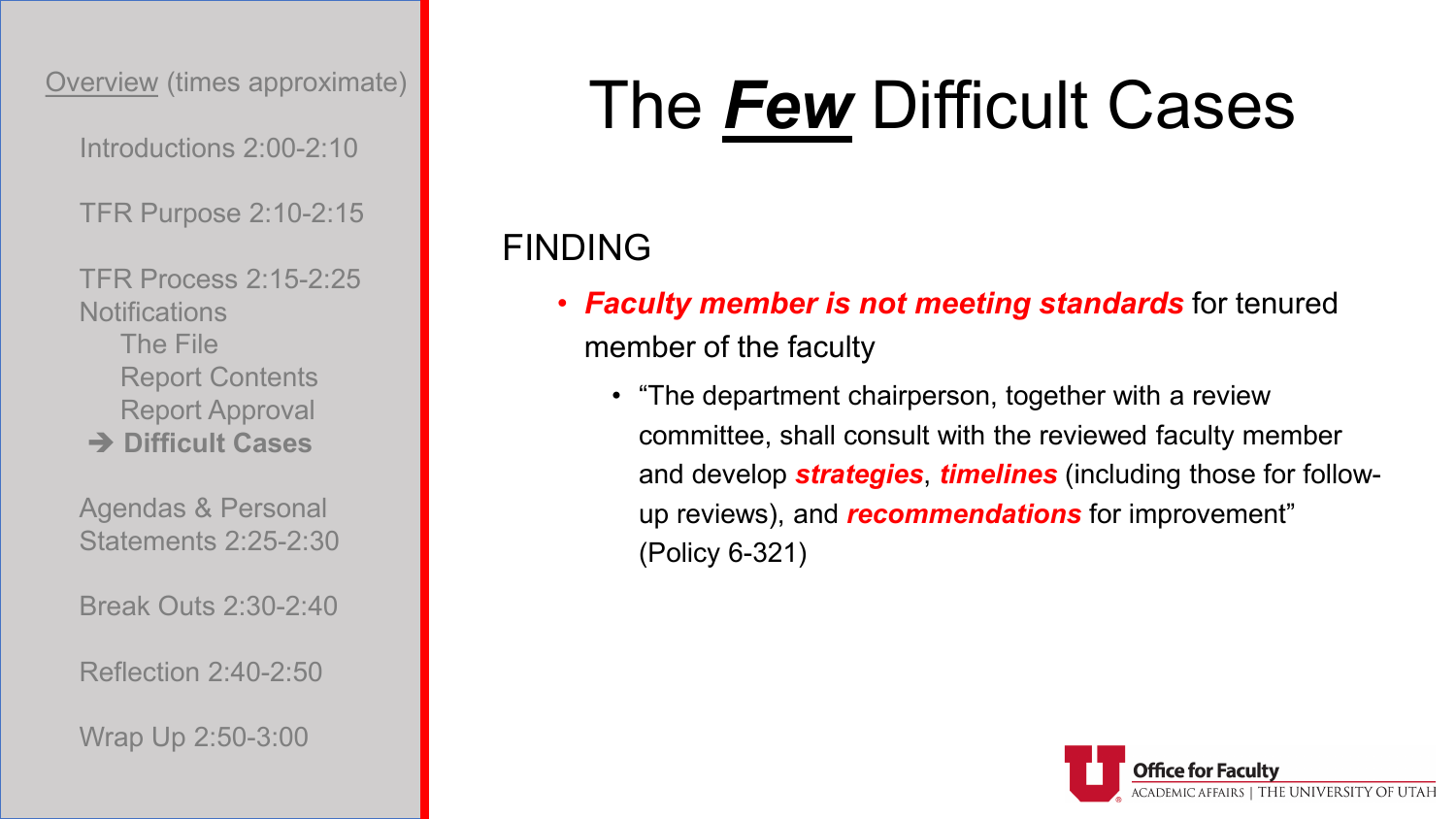Introductions 2:00-2:10

TFR Purpose 2:10-2:15

TFR Process 2:15-2:25 **Notifications** The File Report Contents Report Approval Difficult Cases

**Agendas & Personal Statements** 2:25-2:30

Break Outs 2:30-2:40

Reflection 2:40-2:50

Wrap Up 2:50-3:00

### Research, Teaching, and Service Agendas (for the Personal Statement)

#### AGENDAS

• *Know* your purpose, plan, strategy, manifesto, framework, timeline, schema, order of business, slate, impetus, intent, motivation, rationale, instigation, inspiration, drive, determination, resolve, mission, vision, passion

#### PERSONAL STATEMENTS

- *Articulate* your reason why, impact, and specificity
- In this context, *summarize* (don't list) goals and accomplishments for last five years
- In this context, **explain** your goals for the next five-ish years

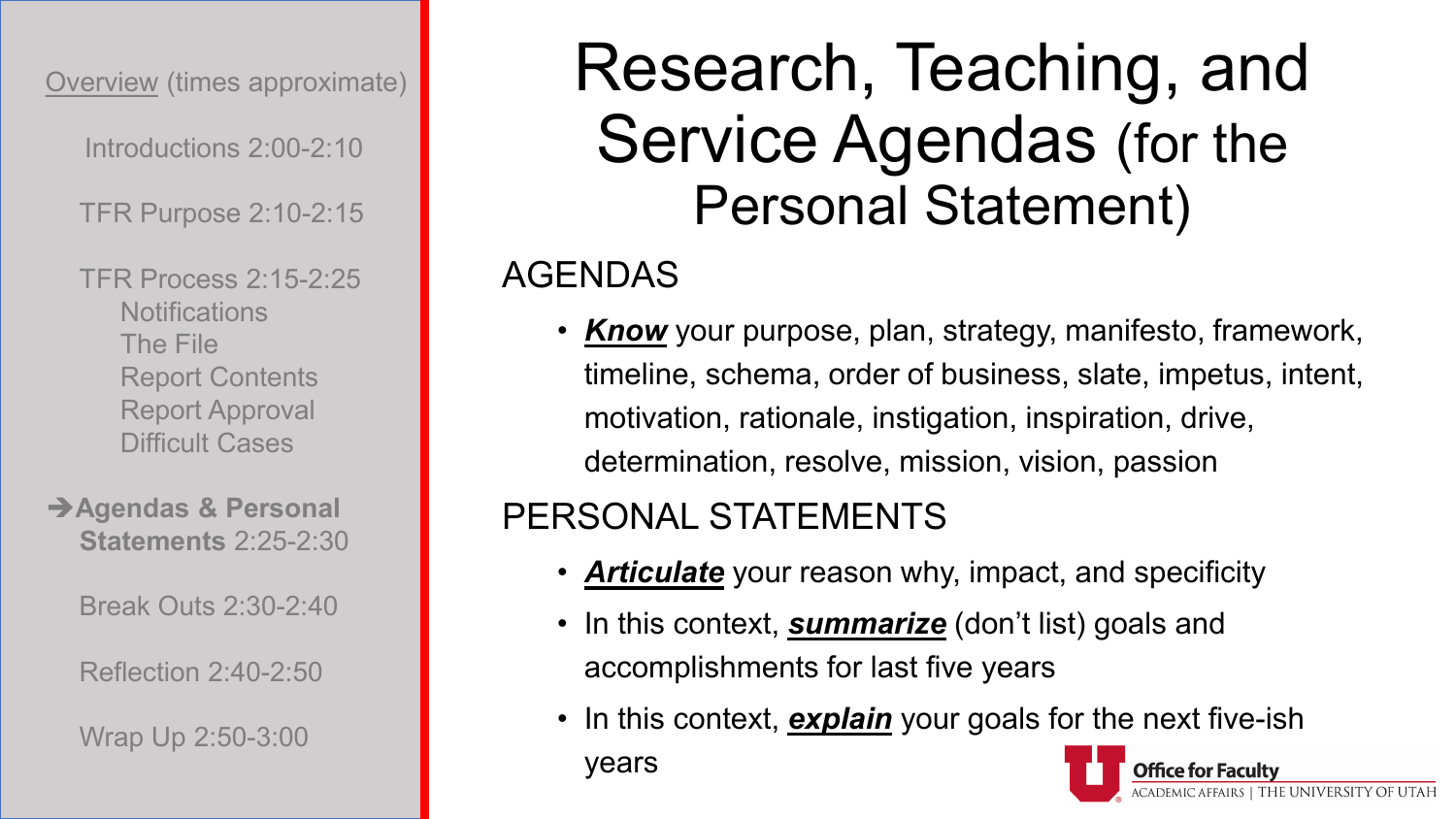Introductions 2:00-2:10

TFR Purpose 2:10-2:15

TFR Process 2:15-2:25 Notifications The File Report Contents Report Approval Difficult Cases

Agendas & Personal Statements 2:25-2:30

**Break Outs** 2:30-2:40

Reflection 2:40-2:50

Wrap Up 2:50-3:00

### Break Out Groups

- 1. Discuss Research Agendas
- 2. If you have time, discuss teaching and/or service agendas.

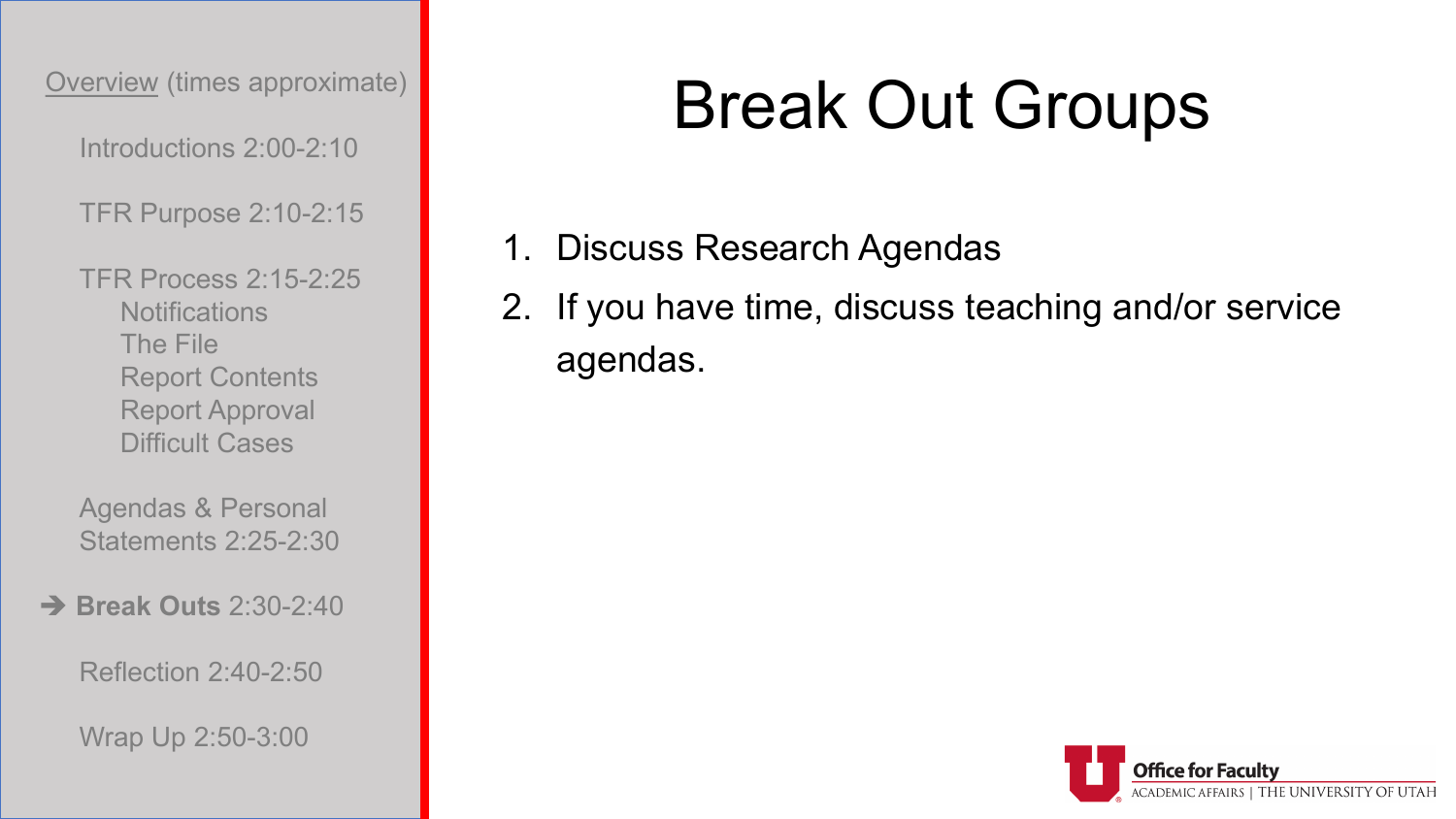Introductions 2:00-2:10

TFR Purpose 2:10-2:15

TFR Process 2:15-2:25 **Notifications** The File Report Contents Report Approval Difficult Cases

Agendas & Personal Statements 2:25-2:30

Break Outs 2:30-2:40

#### **→ Reflection** 2:40-2:50

Wrap Up 2:50-3:00

### Individual Reflection

- 1. Write no more than three sentences encapsulating your research agenda
	- a. Why
	- b. Impact
	- c. Specificity
- 2. Ask yourself (or even write it down!):
	- a. What is your timeline to retirement?
	- b. What do you want to achieve in research, teaching, and service before retirement?
- 3. If you have time, write up to three sentences each encapsulating your teaching and service agendas